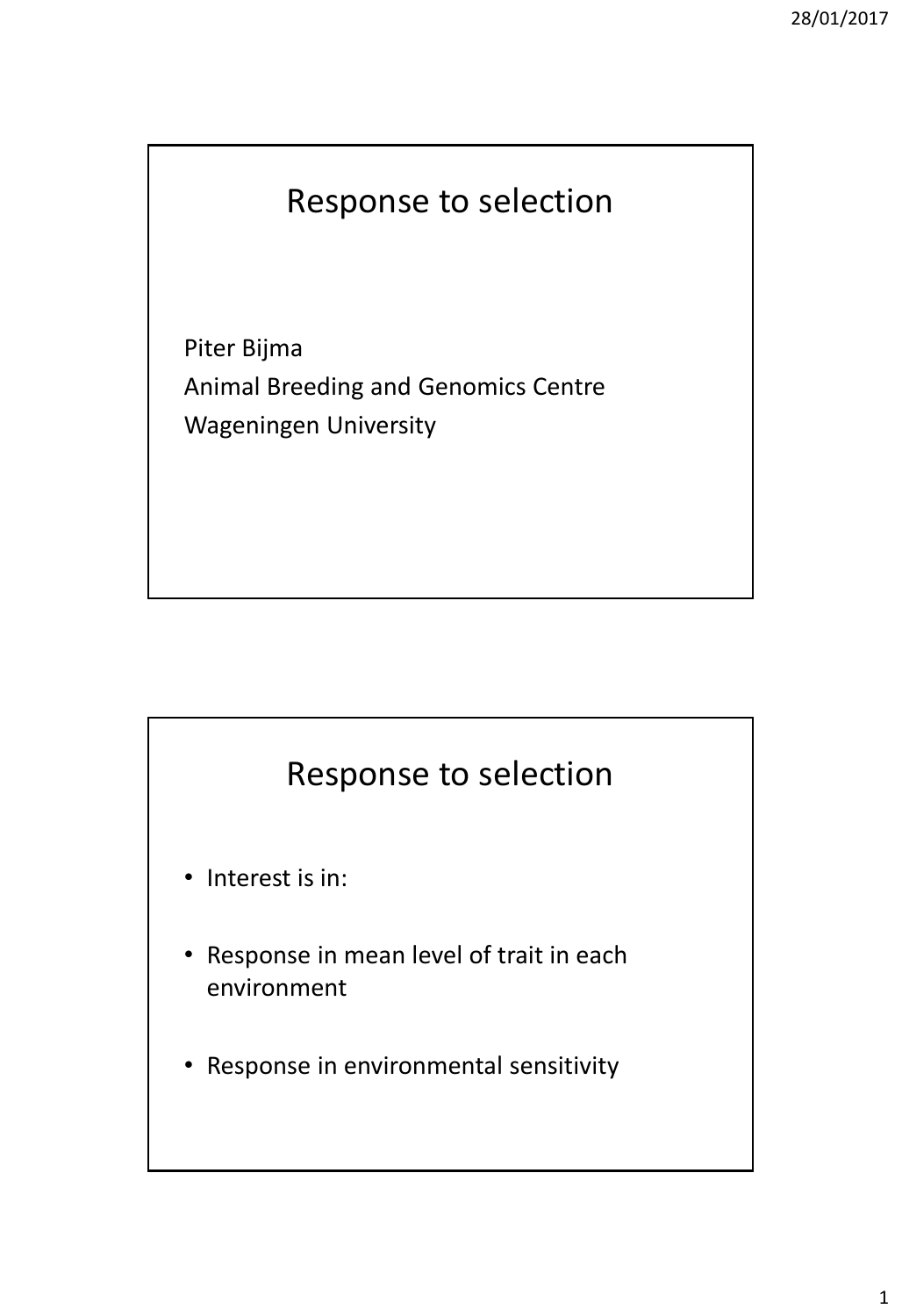

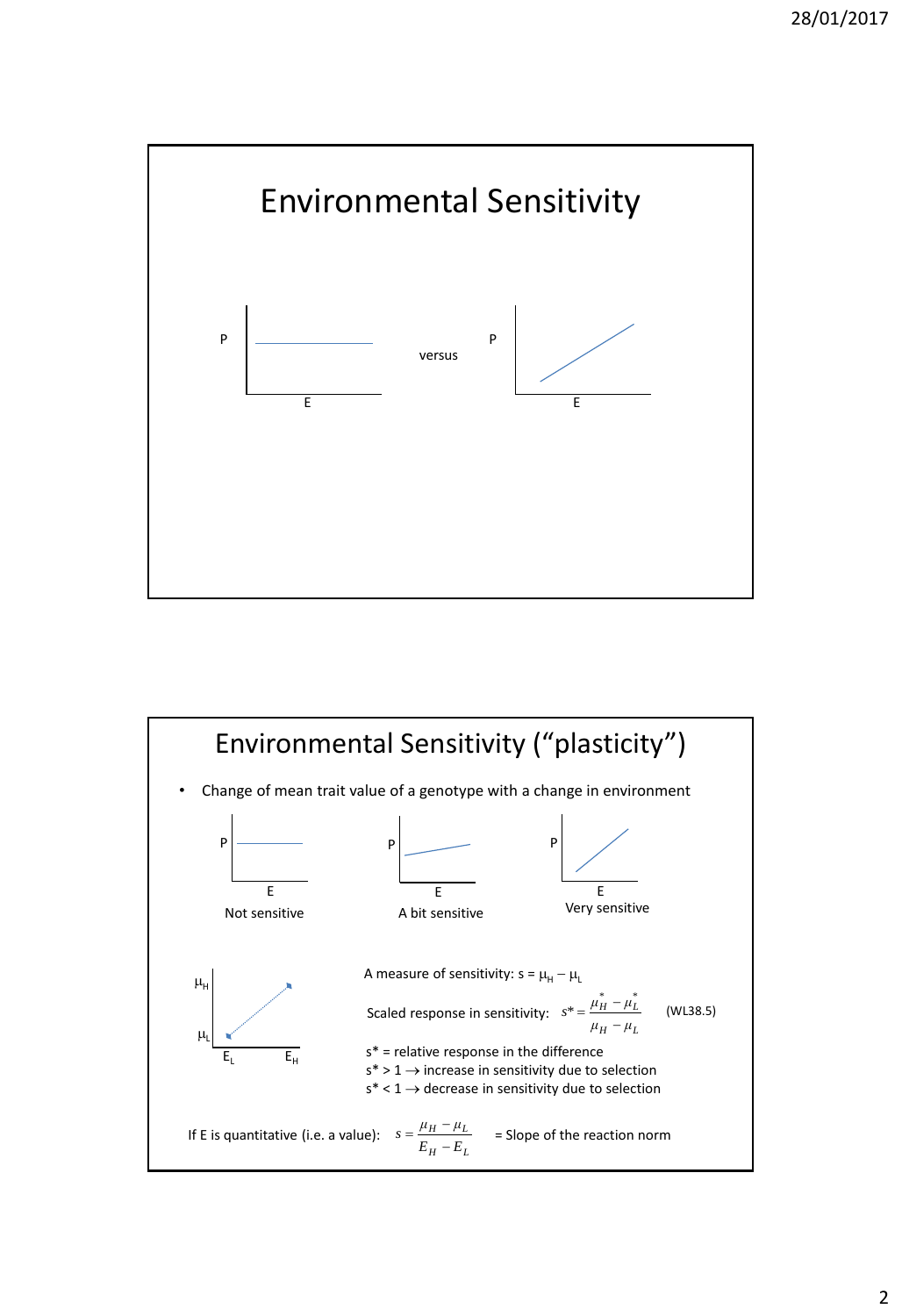

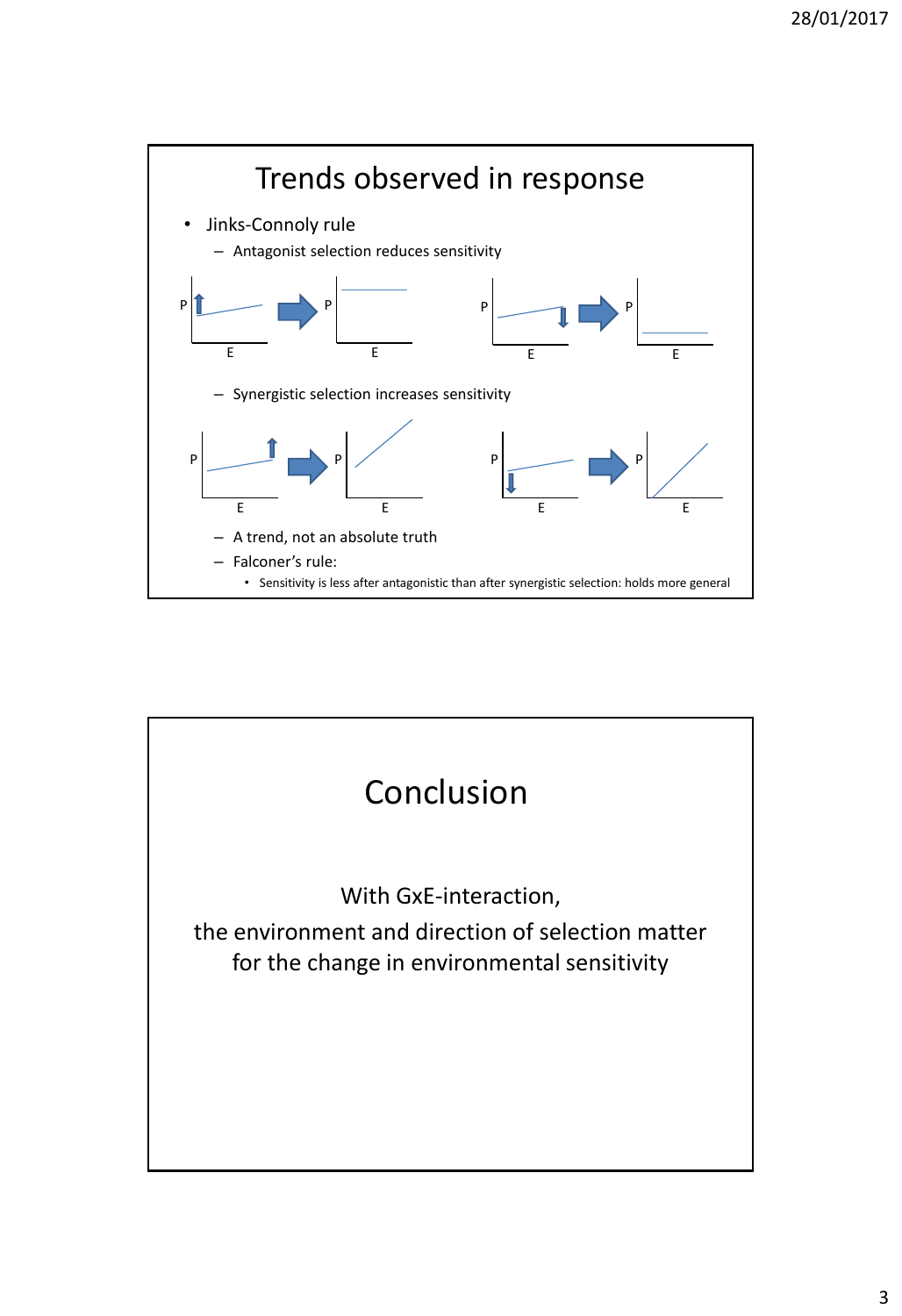

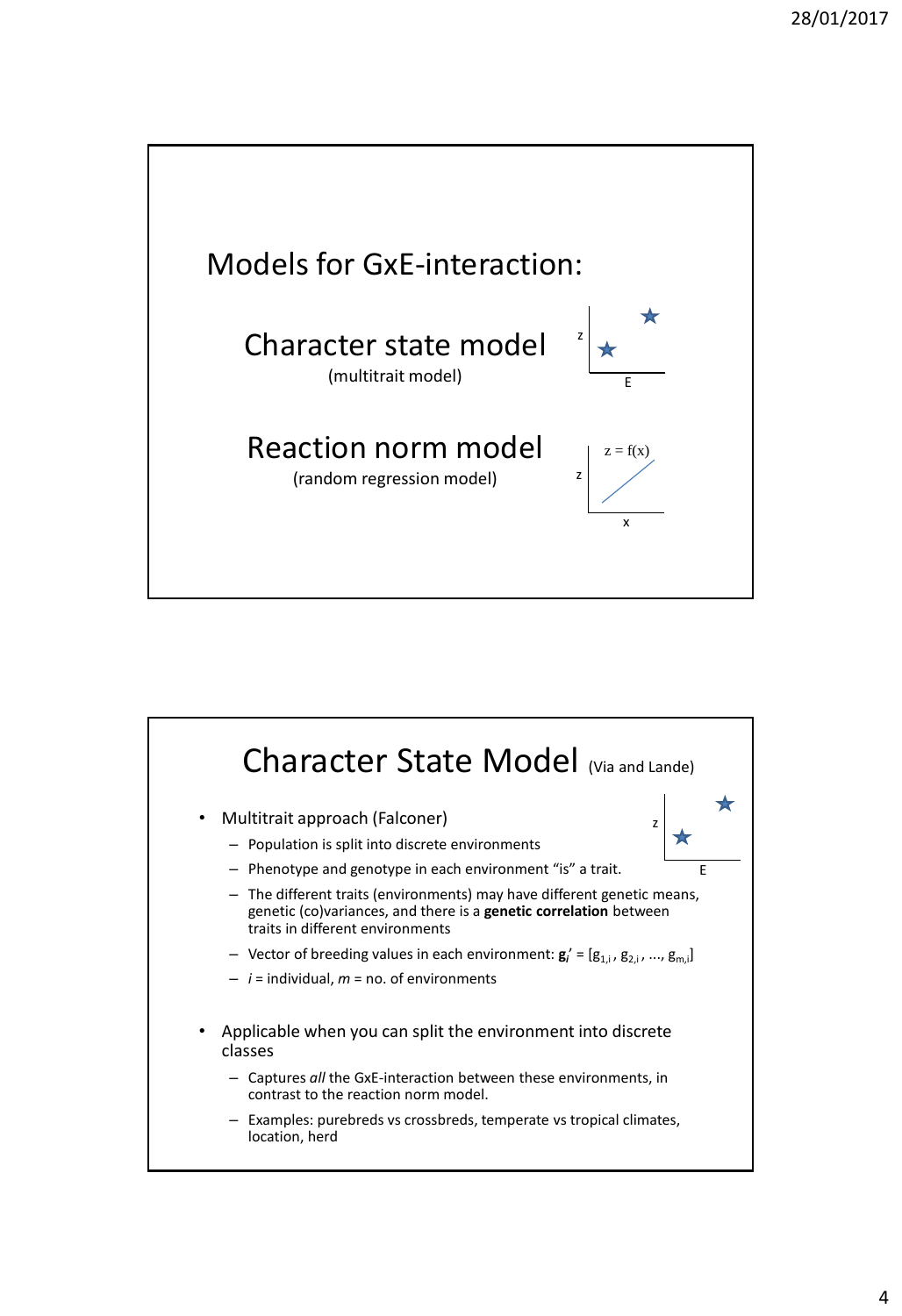

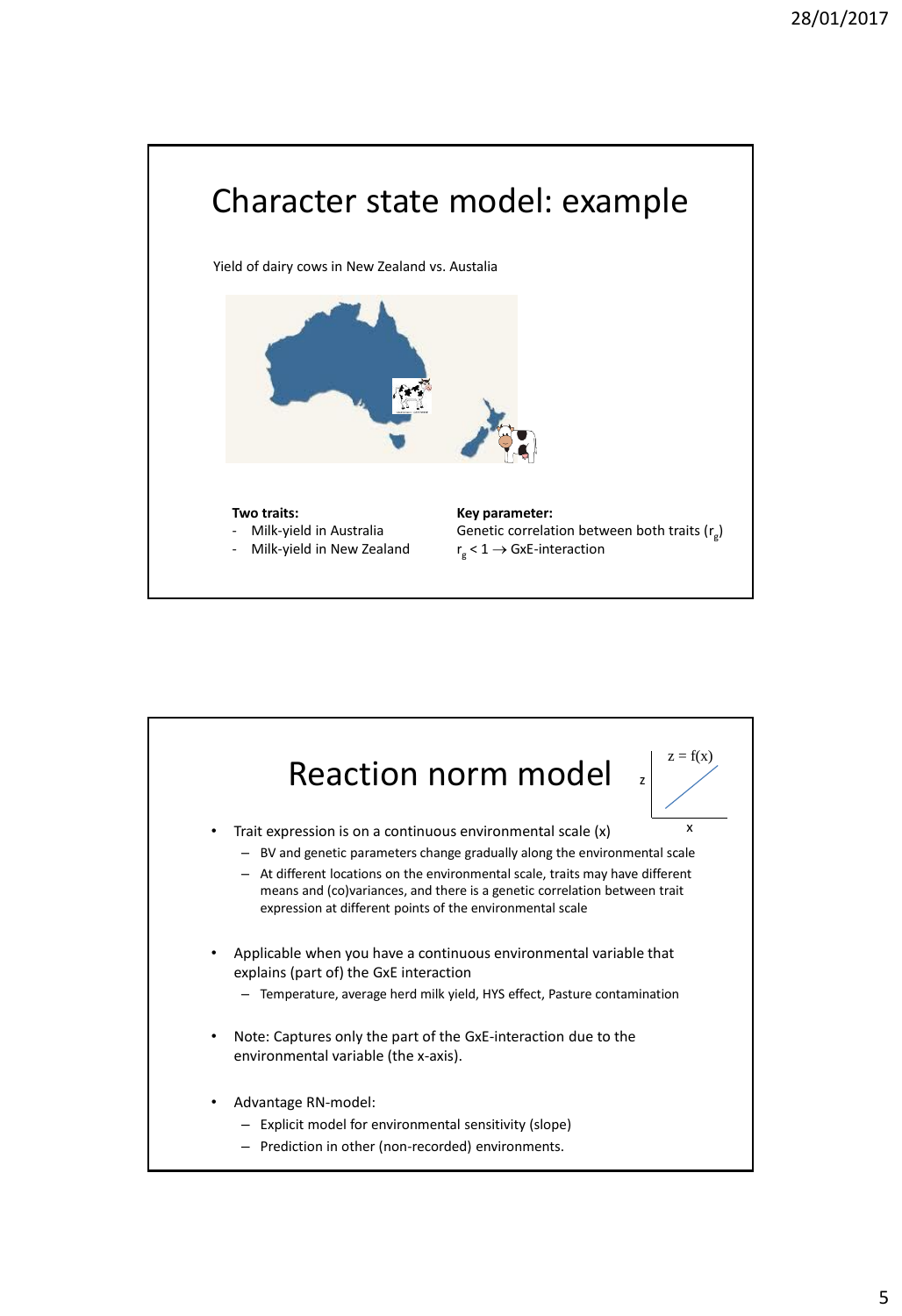

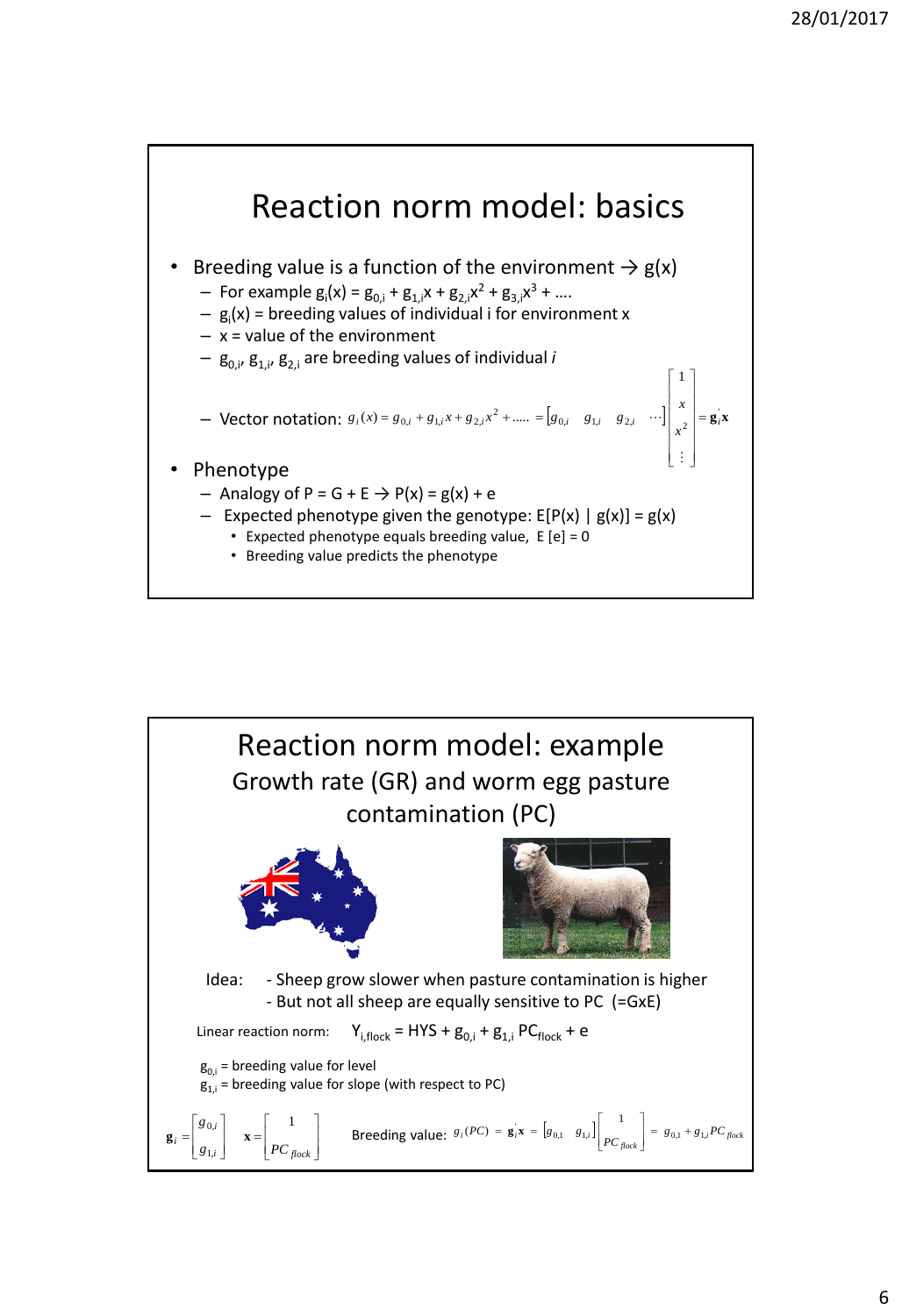

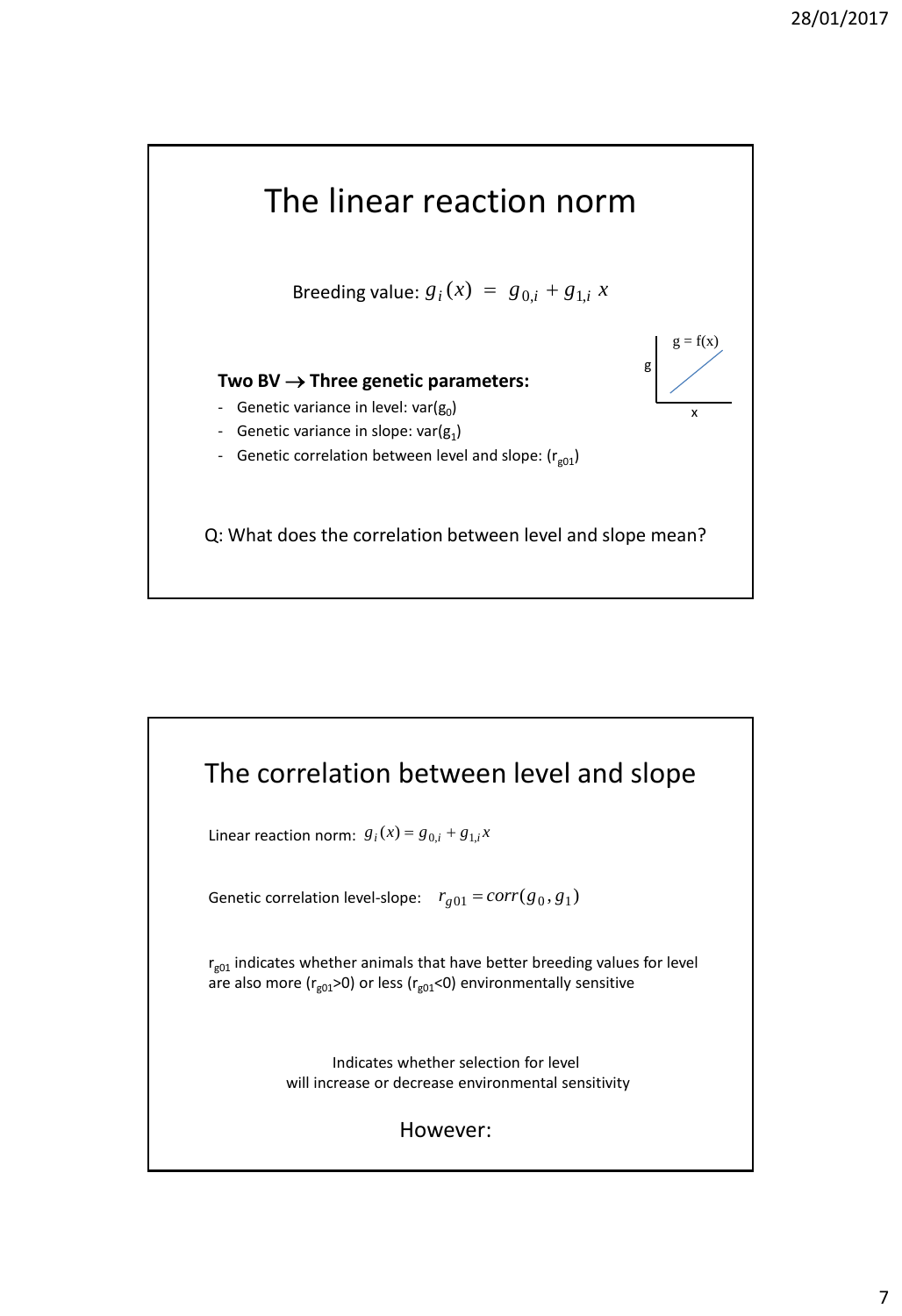

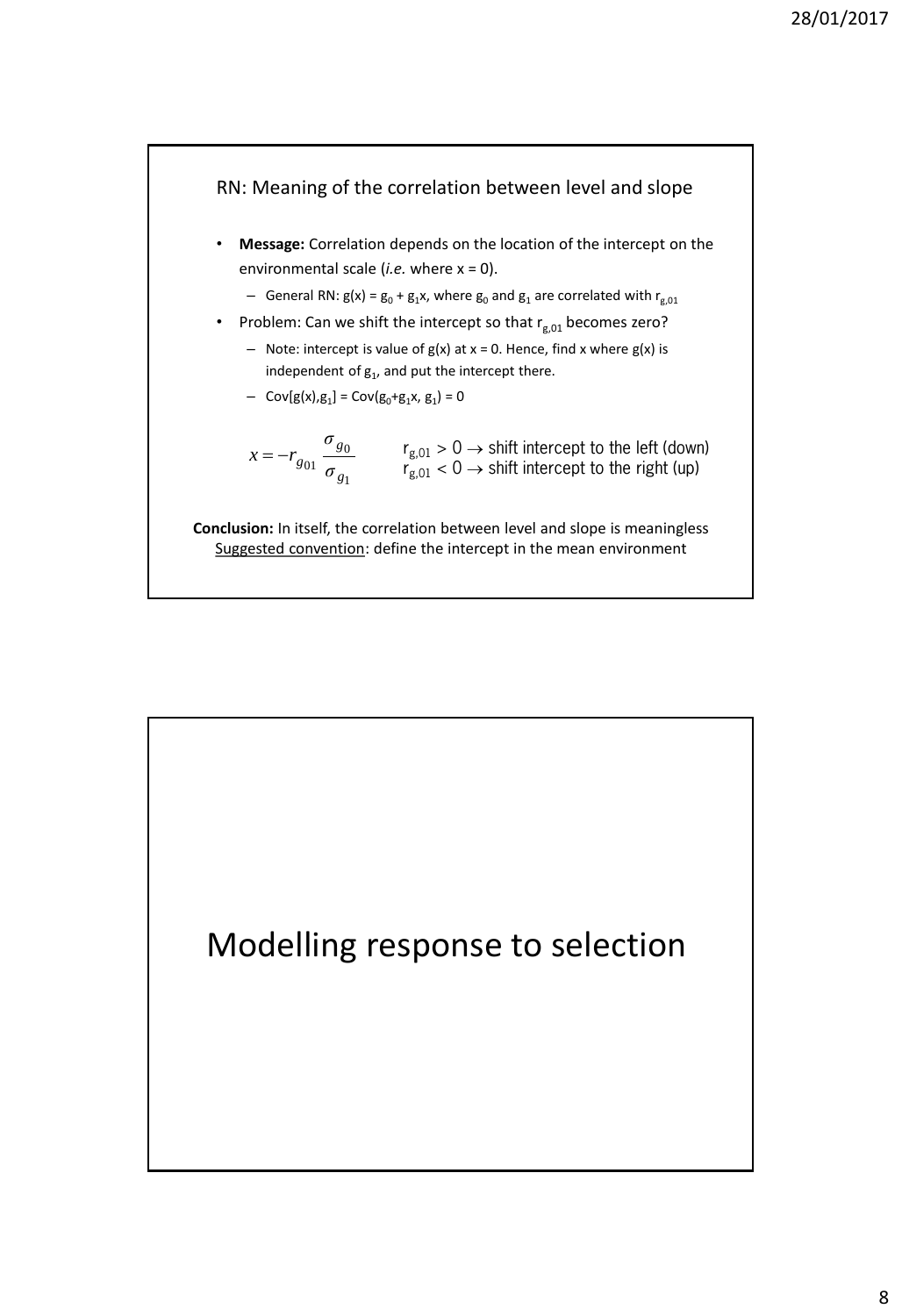

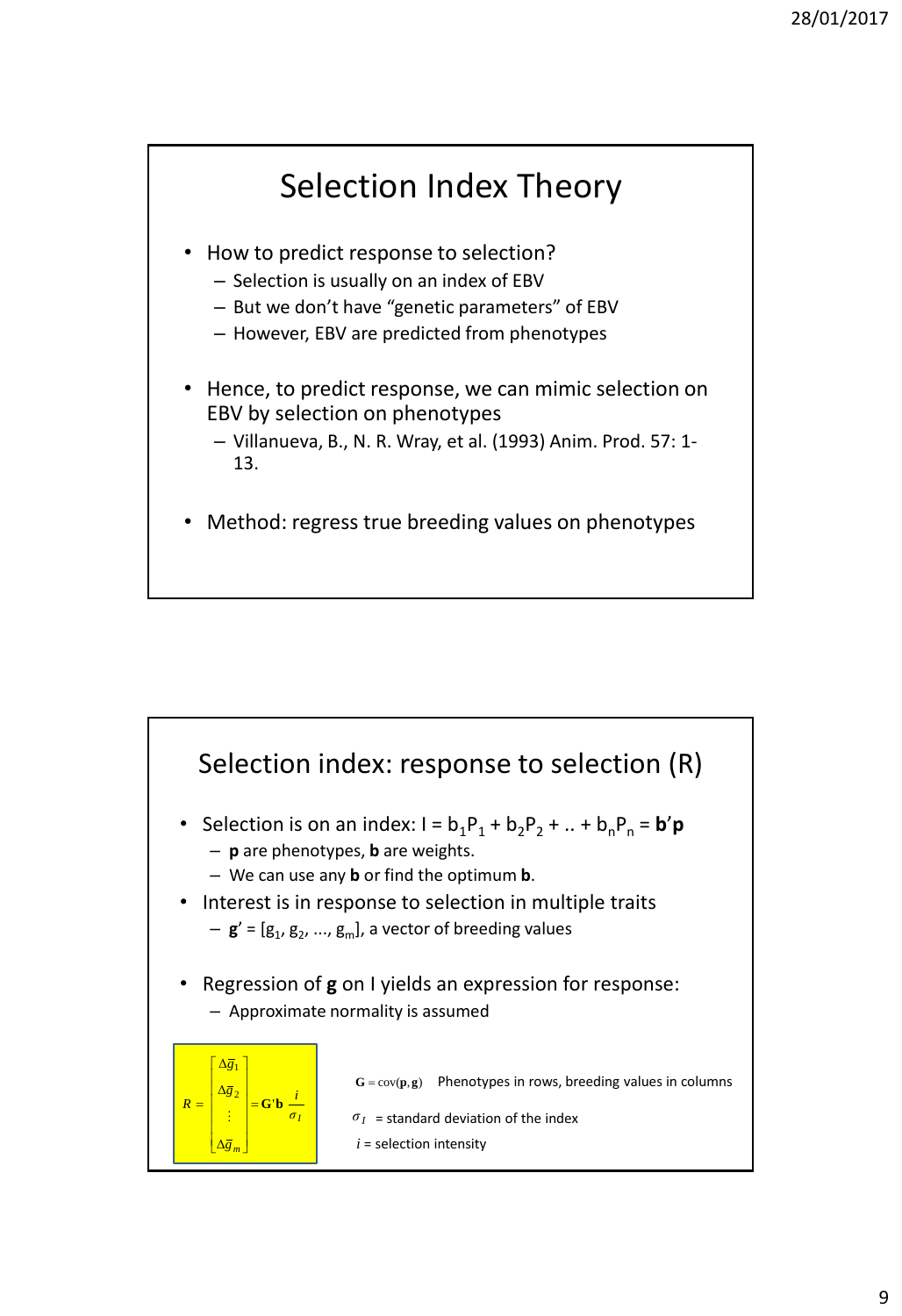Response to Selection in the Character-state Model

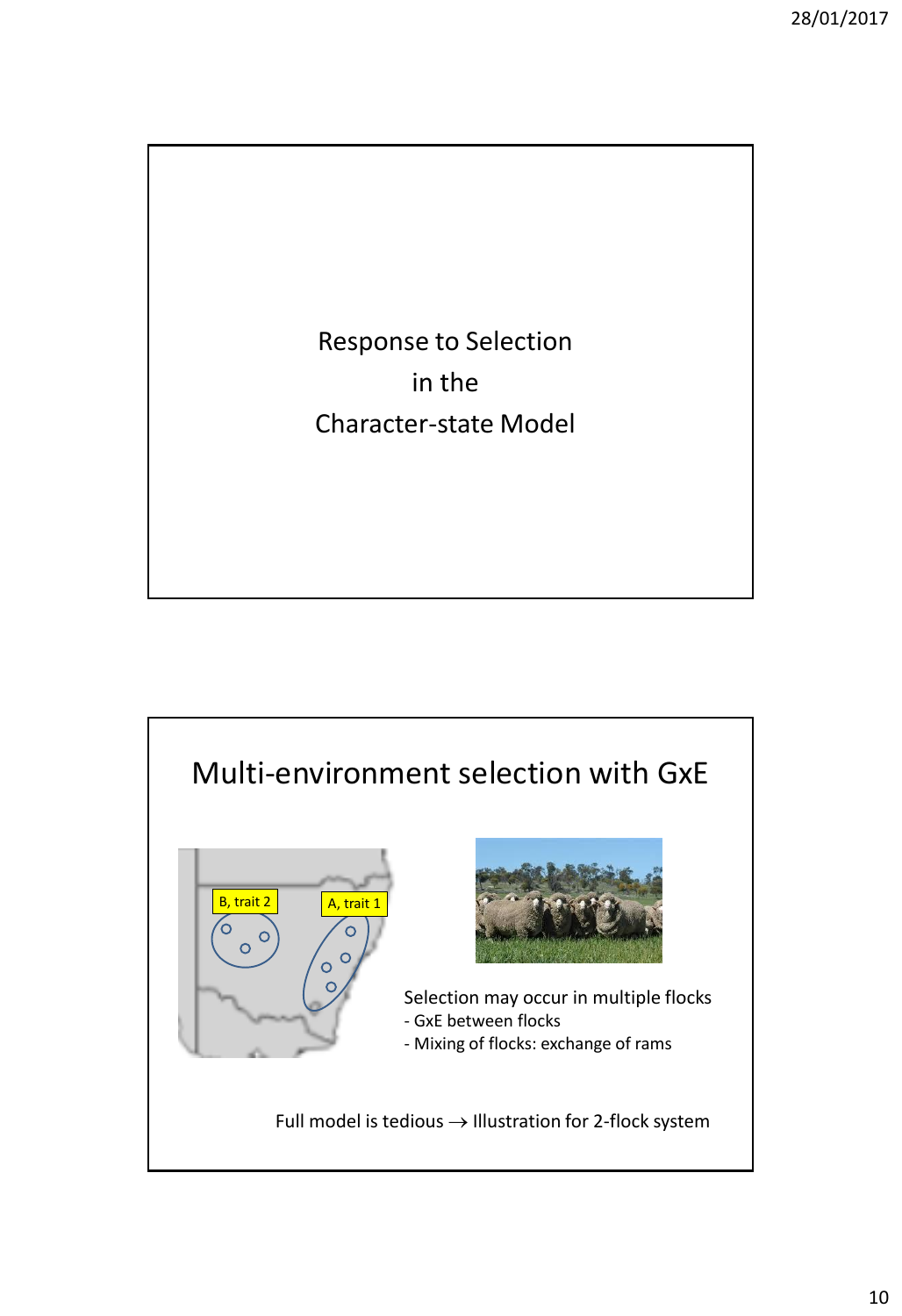

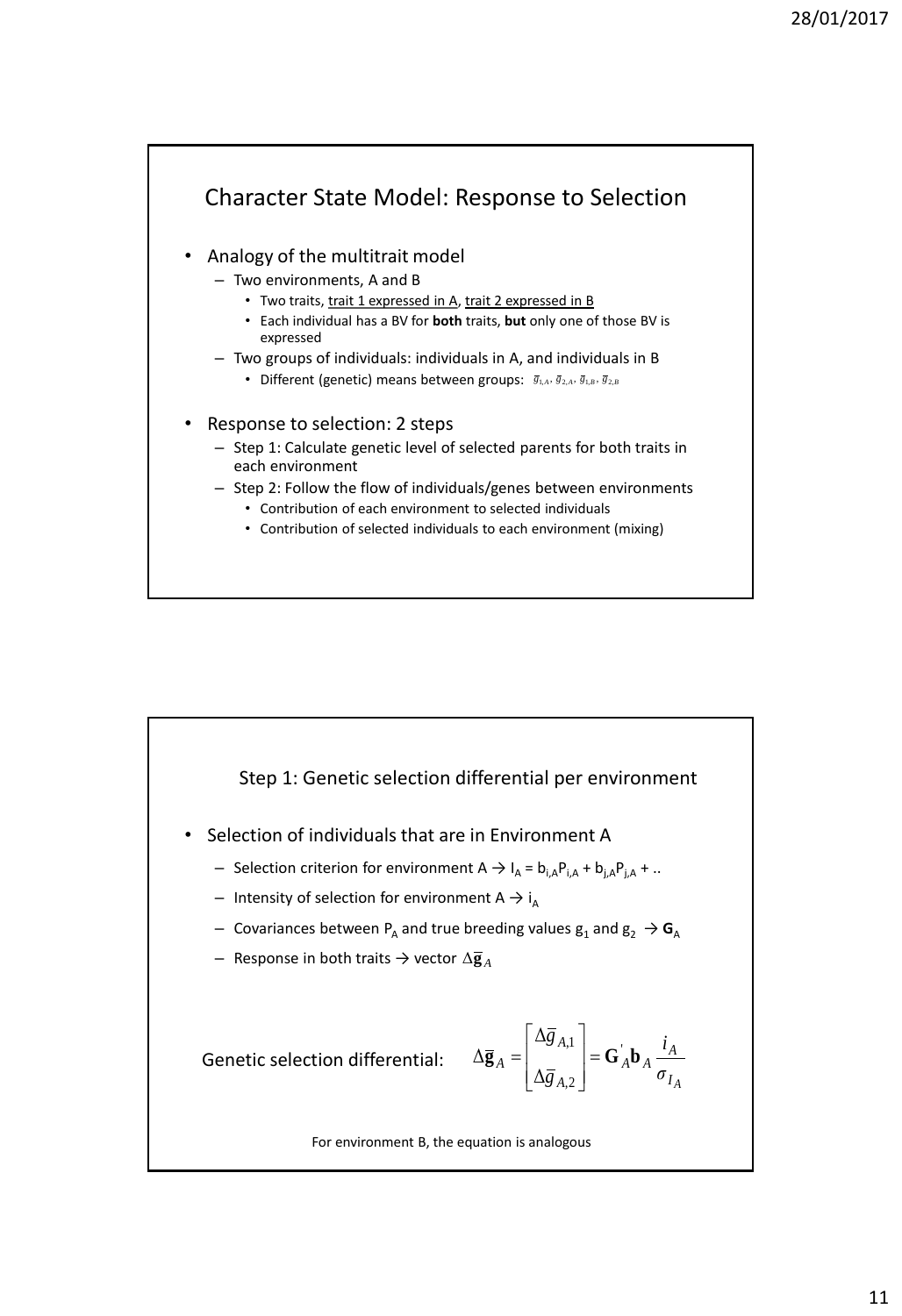

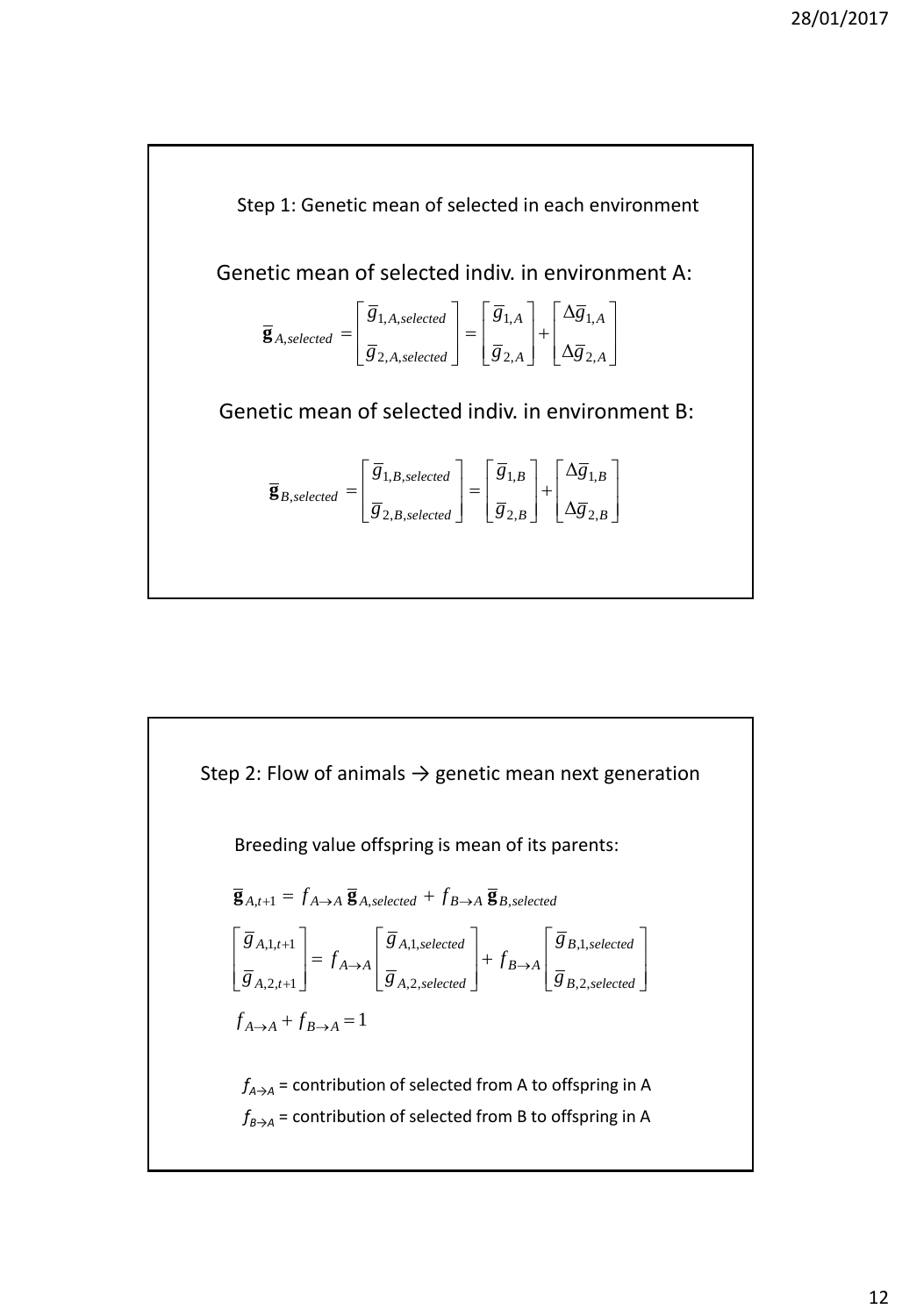

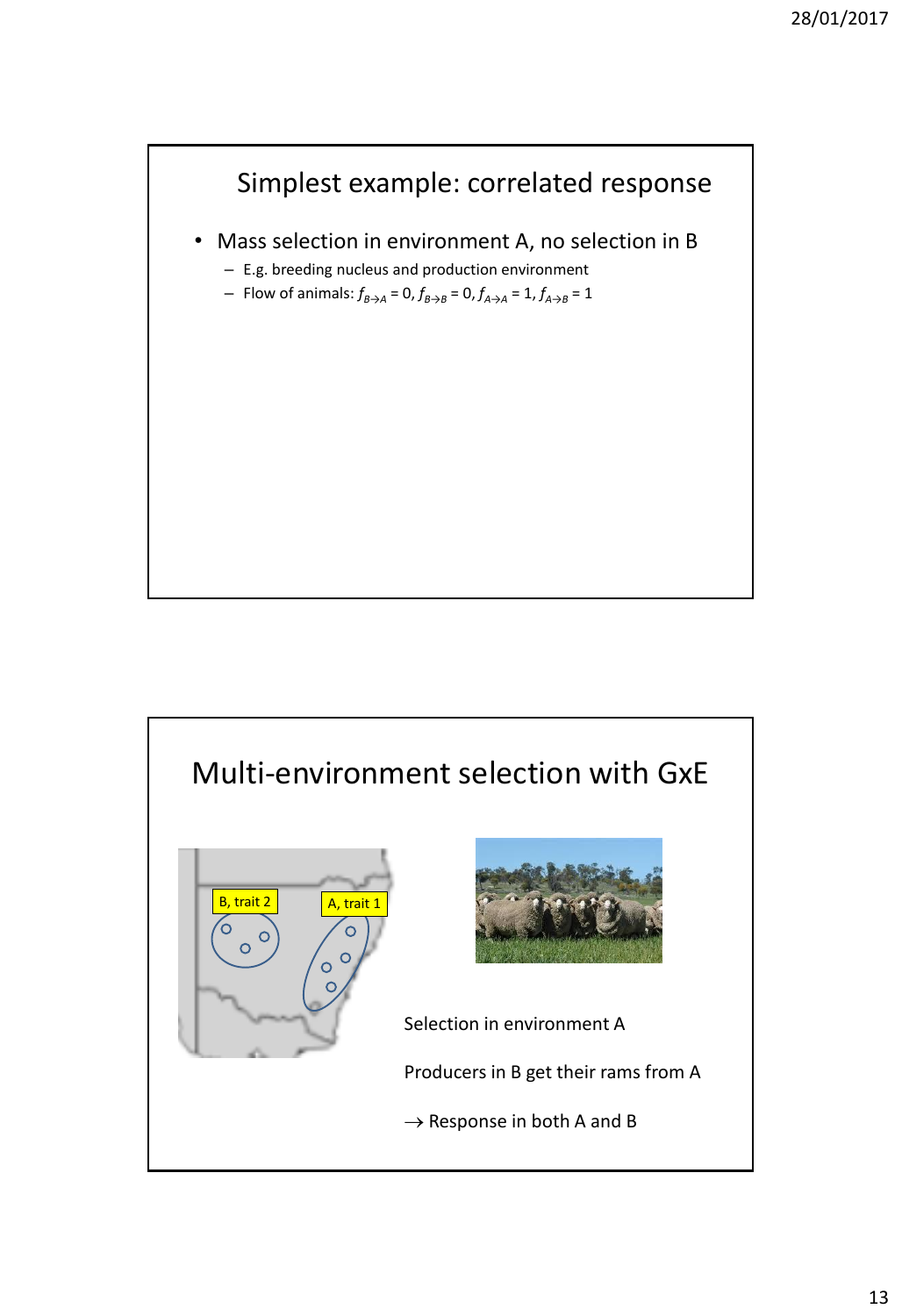

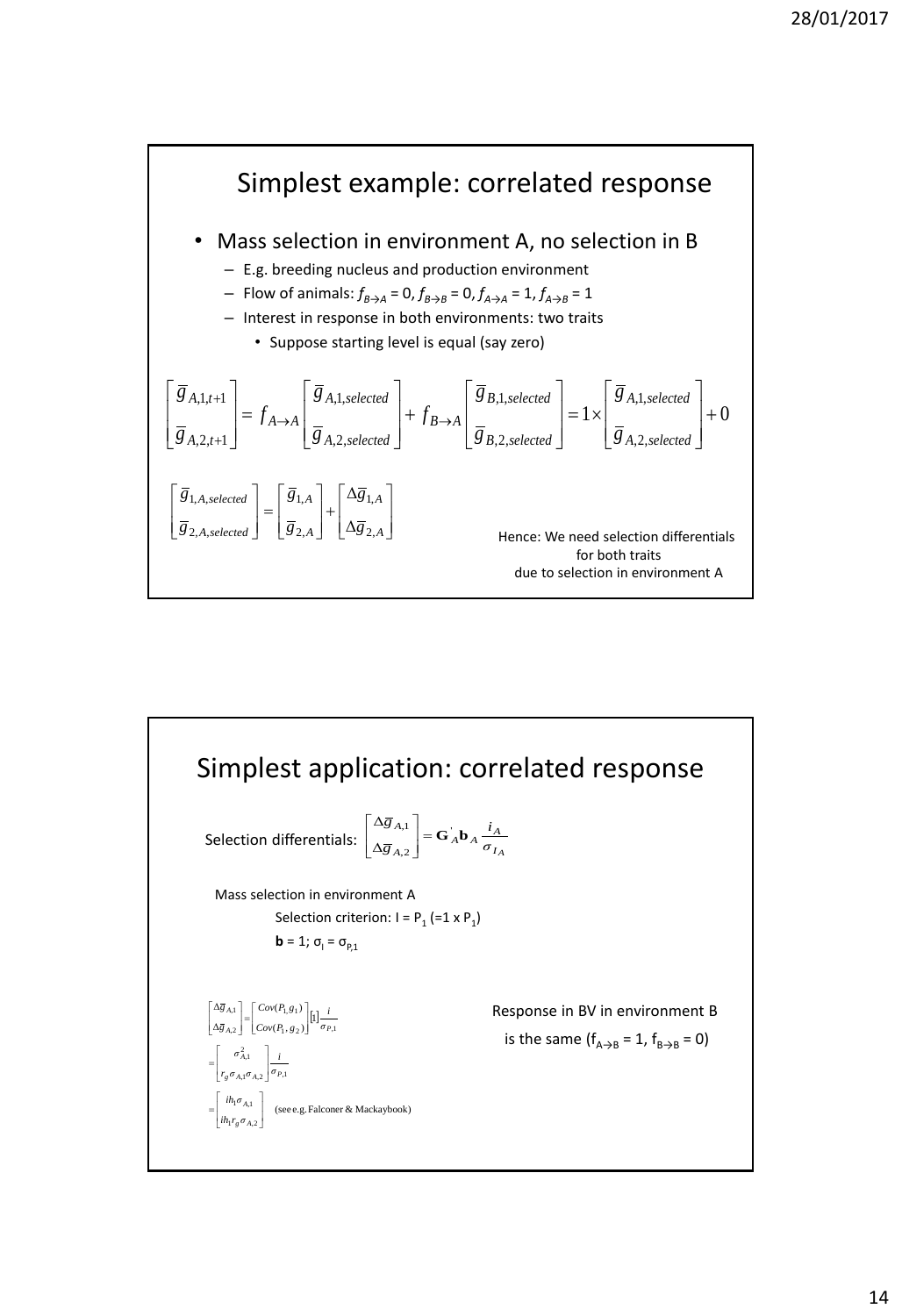

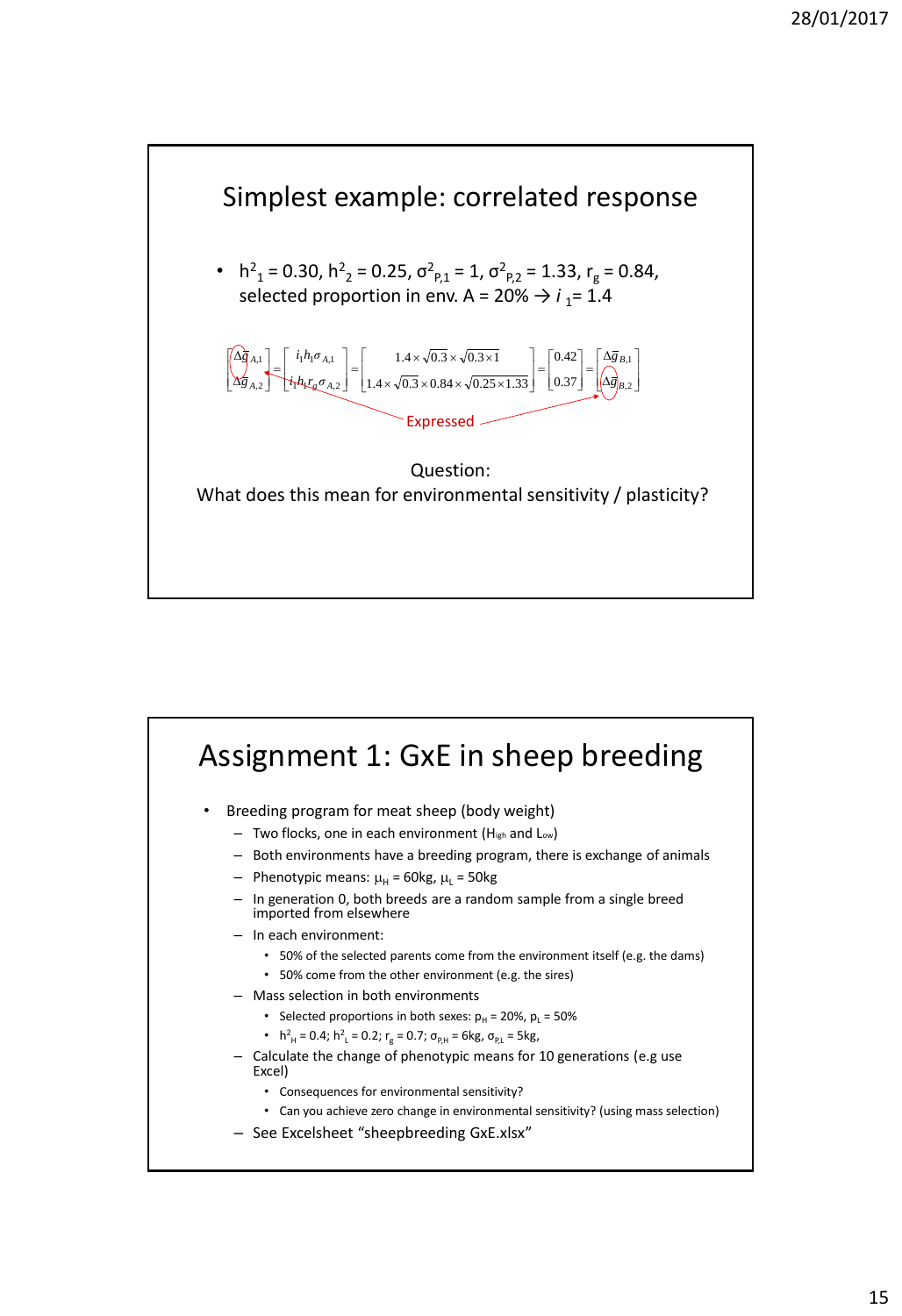

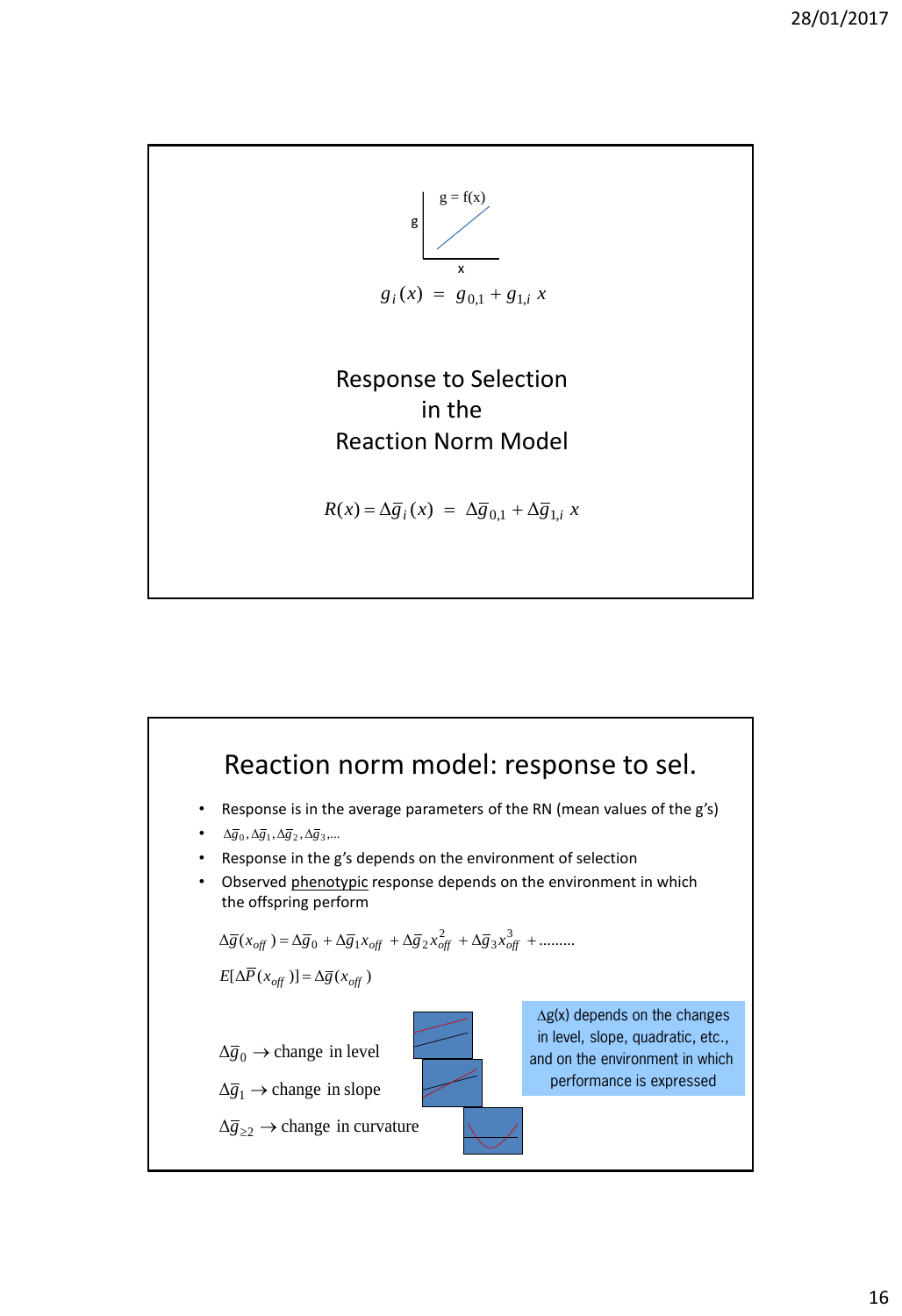

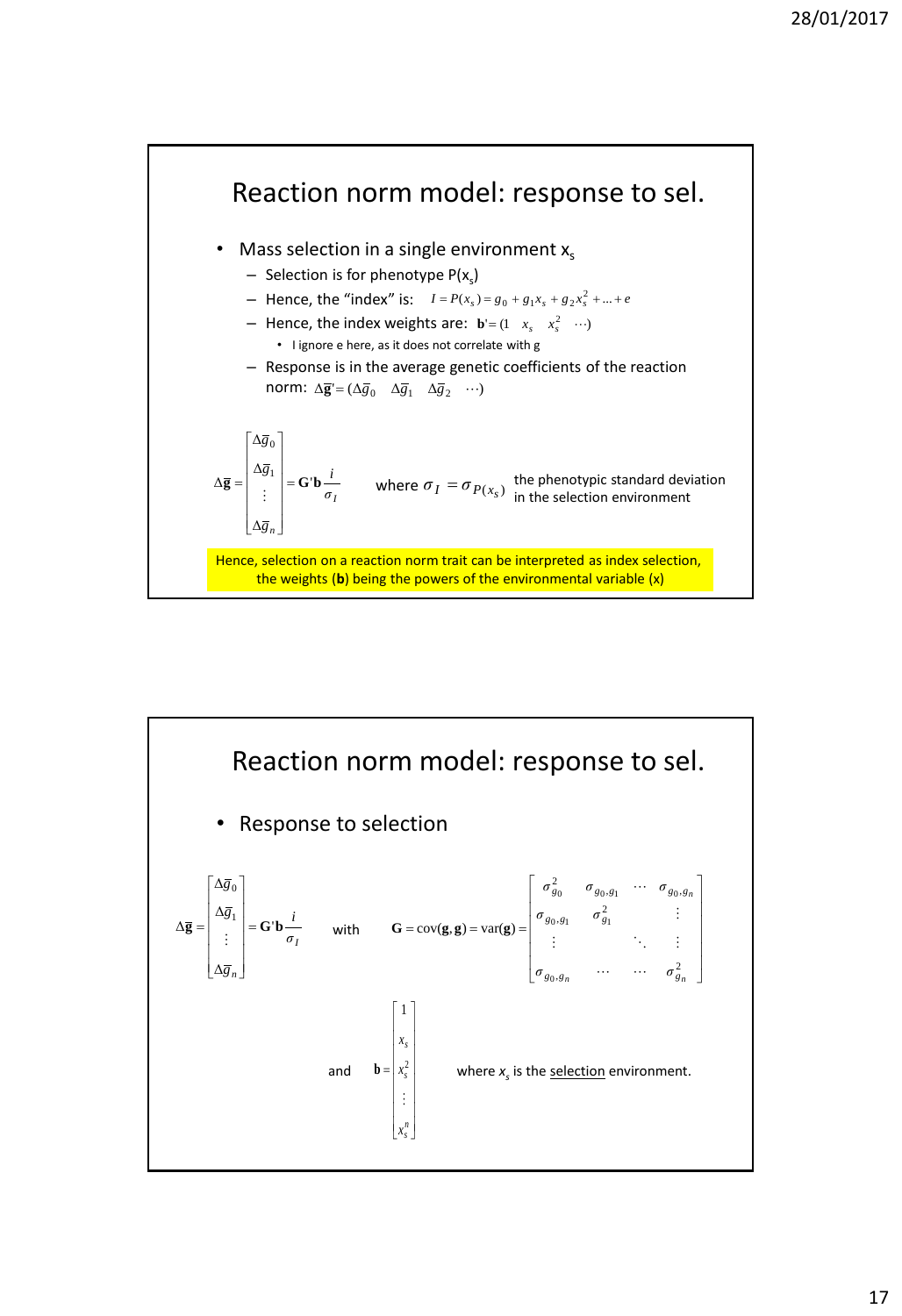

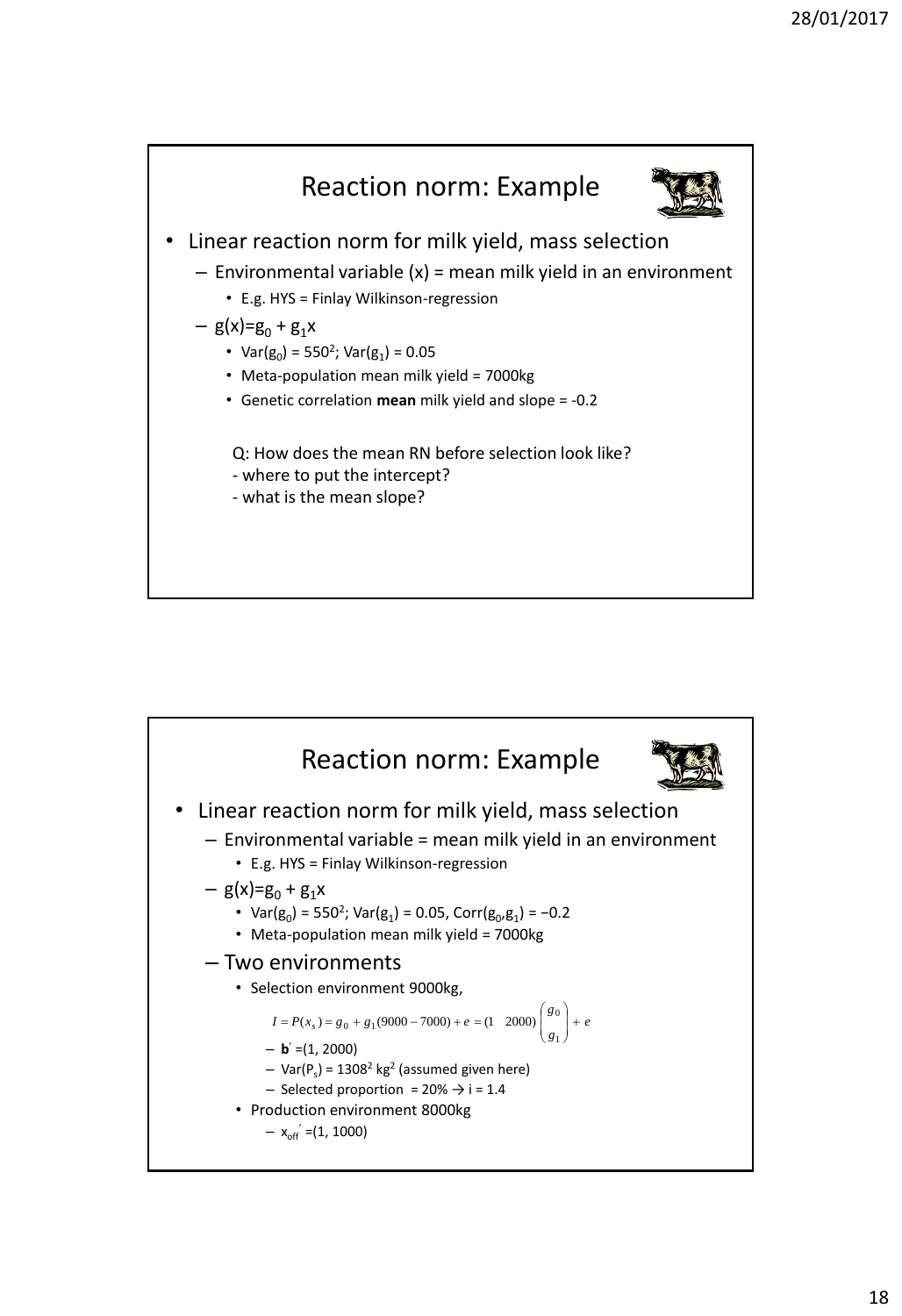